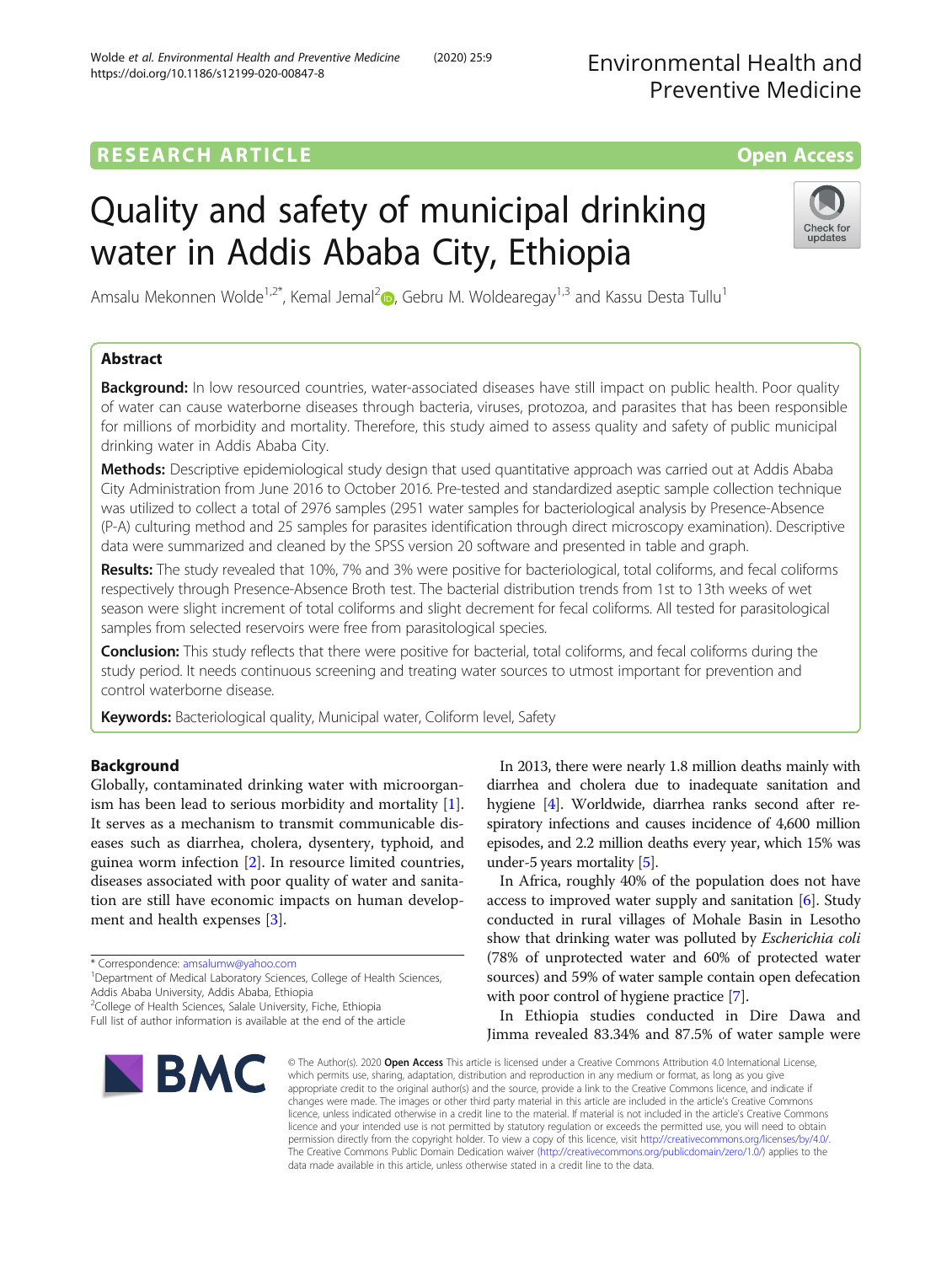positive for bacterial indicators respectively [[8](#page-4-0), [9](#page-4-0)]. Additionally, a study done in North Gondar showed that springs (35.7%), protected wells (28.6%), and water lines (50%) had Escherichia coli [[10](#page-4-0)].

Quality and safety of drinking water is challenging due to contaminants from man-made and natural disasters. Many of the diseases in communities are caused by microorganisms carried in drinking water [\[11\]](#page-4-0). The contaminated drinking water is not only due to fecal contamination but also growing in piped water distribution systems [\[12\]](#page-4-0).

Quality and safety of water supply is a pillar for primary prevention and control of pathogenic microorganisms (bacteria, viruses, protozoa, and helminthes). As a result, chlorination is by far applied as disinfecting methods and destroys many microorganisms and determine the indication of safe water supply that free from bacteria and other organisms [\[13,](#page-4-0) [14\]](#page-4-0).

Safety and quality of water supply is an important priority to protect human health and well-being. Addis Ababa has high rainfall during the wet season which may expose drinking water for bacteria and parasites. However, there is a limited assessment concerning to the quality and safety status of water from sources in Addis Ababa during wet season. Therefore, this study aimed to assess the bacteriological and parasitological quality and safety status of all sources of Addis Ababa municipal drinking water during rainy season.

# Methods

#### Study area

The study was carried out at Addis Ababa City Administration. Addis Ababa is the capital city of Ethiopia and diplomatic capital of Africa. It is located in the heart of the country surrounded by mountains and 2355 m above sea level. The city covers about  $527 \text{ km}^2$ , and approximately 4 million populations live in 10 sub-cities and 116 districts [[15\]](#page-4-0).

## Study design, period, and inclusion

Descriptive epidemiological study design that utilizes quantitative approach was conducted from June 01, 2016 to October 31, 2016. All public municipal drinking water service sources managed by Addis Ababa Water and Sewerage Authority (AAWSA) were included.

#### Sample collection and procedure

Purposive sampling technique was employed to select drinking water from public taps, service reservoirs, springs, and wells. Observational check lists also used to make sure the handling of water sources. The city administration water system was divided based on the endpoints, hydraulic zone, and topography of distribution system of water sources (reservoirs, springs, and wells).

A total of 2976 samples were collected and examined for bacteriology and parasitology this study (2951 samples for bacteriology and 25 samples for parasitology, one sample for bacteriology = 125 ml of water, and one sample for parasitology = 11 l of water). Using aseptic technique, drinking water was collected according to the WHO, UNICEF, and US EPA sampling methods for bacterial and parasitological examination [\[16](#page-4-0)–[18](#page-5-0)].

As quenching agent, 0.1 ml of 3% sodium thiosulfate  $(Na<sub>2</sub>S<sub>2</sub>O<sub>3</sub>)$  was added to containers (the sample bottles) before the collection of water having residual chlorine (for treated samples) at the laboratory before sample collection to neutralize the chlorine present in the sample [[19](#page-5-0)].

The bacteriological samples were collected between 9:00 a.m. to 11:00 a.m. in sterilized glass bottles in 13 weeks/ rounds from public taps (1833 samples from cafes, factories, hotels, households, offices, restaurants, schools, and university), service reservoirs (429 samples), springs (143 samples), and wells (546 samples) during the wet season (June 01, 2016 to September 8, 2016).

For parasitology, the samples were collected in sterilized plastic jerry cans from three main water plants: Akaki, Gefersa, and Lege Dadi between September 12, 2016 and October 31, 2016. Then, both bacteriological and parasitological samples were labeled with unique code, kept in ice pack, and transported to AAWSA water quality control laboratory department.

#### Laboratory testing

# Bacteriological investigation technique

The method we used to examine the presence of bacteria species in public municipal drinking water was presenceabsence (P-A) Broth test. The P-A Broth is used for detecting coliforms in a simple modification of the multiple-tube procedure in treated water. Simplification was used for one large test portion (100 ml) in five culture bottles to obtain qualitative information to estimate the presence or absence of coliforms. As soon as P-A test is positive, coliform density can be firmed quantitatively in duplicated samples to point out the magnitude of the contamination. Composition ingredients were used for culture medium. This method was selected due to the possibility of examining a larger number of samples per unit at a time and relatively inexpensive [[20](#page-5-0)].

#### Parasitological examination technique

The collected water samples (11 l) were first filtered through a 47-mm diameter, 0.450-μm pore size membrane filters by a pressure of vacuum pump (the standard was 10 to 50 l). The sediments collected on the filter membrane were first transferred into 15-ml conical centrifuge tube containing distilled water and centrifuge at 5000 rpm for 10 min. Finally, the sediment was prepared for direct observation of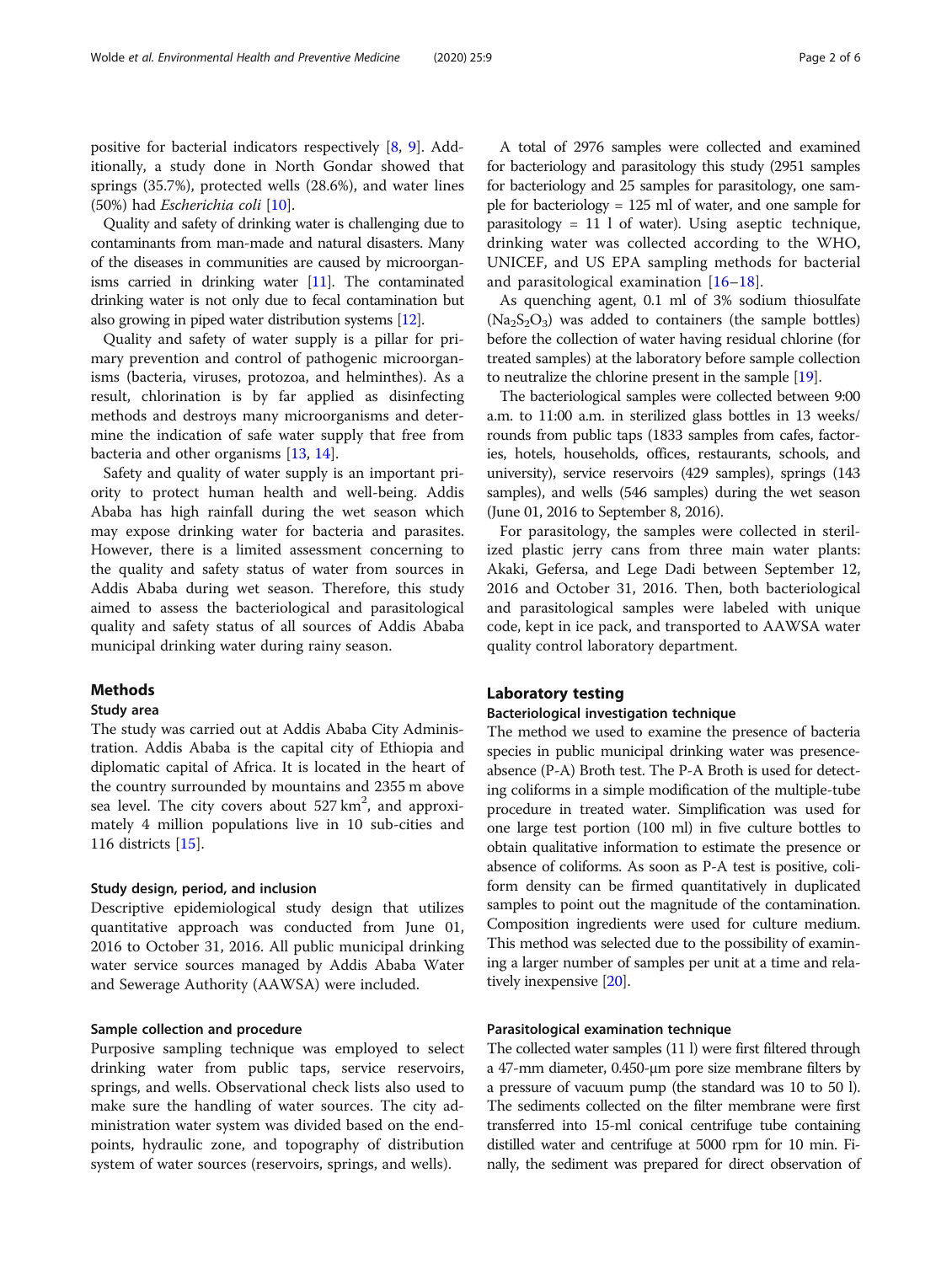parasite cysts, trophozoites, and helminthes ova/eggs through microscopy examination [\[21](#page-5-0)].

# Quality assurance

To maintained quality control, distilled water from the study laboratory was taken to all sample collection sites and carry along with the water sample back to the laboratory. Then, both water samples were analyzed in parallel through monitoring internal and external quality control. Media, reagents, and samples were run with positive and negative controls under supervision of environmentalist and biologists at AAWSA water quality control.

## Statistical description

The data were entered and cleaned by statistical package for social science (SPSS) version 20.0. Basic descriptive summaries were used to describe measures of central tendencies and dispersion of microbial concentrations. The frequencies and percentages were calculated to evaluate bacterial and parasitological qualities and safety statuses of each water service sources. The results were displayed in tabular and graphic forms.

## Ethical consideration

Ethical clearance approval was obtained from Addis Ababa University College of Health Sciences. Official letter was obtained from AAWSA, and water samples were collected and tested with the unique identification code, and all confidentiality of the results was maintained with great care. Therefore, the confidentiality of the results of all samples was kept from the time of sample collection up to the end of result dissemination.

#### Results

The municipal drinking water samples of 2951 were examined for bacteriology, and microorganisms were detected in four municipal drinking water sources of Addis Ababa. Almost 90% of samples were free from contaminated, and 281 (10%) were contaminated. Consequently, 204 (7%) and 77 (3%) samples had total coliforms and fecal coliforms respectively. Moreover, 106 (6%) samples of all public taps, 26 (6%) samples of reservoirs, 34 (24%) samples of springs, and 115 (21%) samples of wells were contaminated with bacteria. The overall bacterial results were found the least in public taps and reservoirs, and the highest results were in springs and wells (Table 1).

The municipal drinking water was contaminated with both fecal coliforms and total coliforms throughout the sampling rounds of the wet season. The highest fecal coliforms were observed in week 1 and 5 while the highest total coliforms were observed in week 11. There were slight increments of total coliforms and a little decreasing of fecal coliforms from week 1 to week 13 of the wet season. The decrement of fecal coliforms may be due to the rain season decreased from August to September. On the other hand, contamination indicators were varied in weeks of the wet season. The nature and likelihood of pollution can vary seasonally with rainfall and local conditions (Fig. [1](#page-3-0)).

From Akaki, Gefersa, and Lege Dadi water plants, 25 samples were collected. The parasitological examinations through microscopy examination tests were negative. Thus, the collected samples from reservoirs were free from parasite species.

# **Observation**

Quality and safety of a water supply was depended upon proper construction and protection. A favorable bacteriological analysis alone should not be accepted as conclusive evidence of the quality and safety of a water supply. Therefore, all sites of water supply sources were observed on-site for defects.

It was observed that most service reservoirs were wellhandled, but insignificant number of contaminations was detected. On the other hand, most springs were highly exposed to heavy rain, flood, and microorganism contamination. It was also observed that the majority private taps were tied with ropes, plastic tubes, and pieces of clothes which can harbor microorganisms and help to multiply. In some areas of the city, the taps were old and exposed to breakages.

# **Discussion**

The microbiological examination of drinking water emphasizes on assessment of hygienic and quality of water supply [[22,](#page-5-0) [23](#page-5-0)]. This requires the isolation and enumeration of organisms that indicate the presence of fecal contamination. Yet, the quality and safety of drinking water was not determined by bacteriological parameters, but also physicochemical content of ion in the water maters for human health

Table 1 The four sources (public tabs, reservoirs, springs, wells) results of public municipal drinking water in Addis Ababa, 2016

| Sample source | Total negative | Total positive | Total coliforms | Fecal coliform positives | Total samples |
|---------------|----------------|----------------|-----------------|--------------------------|---------------|
| Public taps   | 1727 (94%)     | 106 (6%)       | 78 (4%)         | 28 (2%)                  | 1833          |
| Reservoirs    | 403 (94%)      | 26 (6%)        | 22 (5%)         | 4(1%)                    | 429           |
| Springs       | 109 (76%)      | 34 (24%)       | 21 (15%)        | 13 (9%)                  | 143           |
| Wells         | 431 (79%)      | 115 (21%)      | 83 (15%)        | 32 (6%)                  | 546           |
| Total         | 2670 (90%)     | 281(10%)       | 204 (7%)        | 77 (3%)                  | 2951          |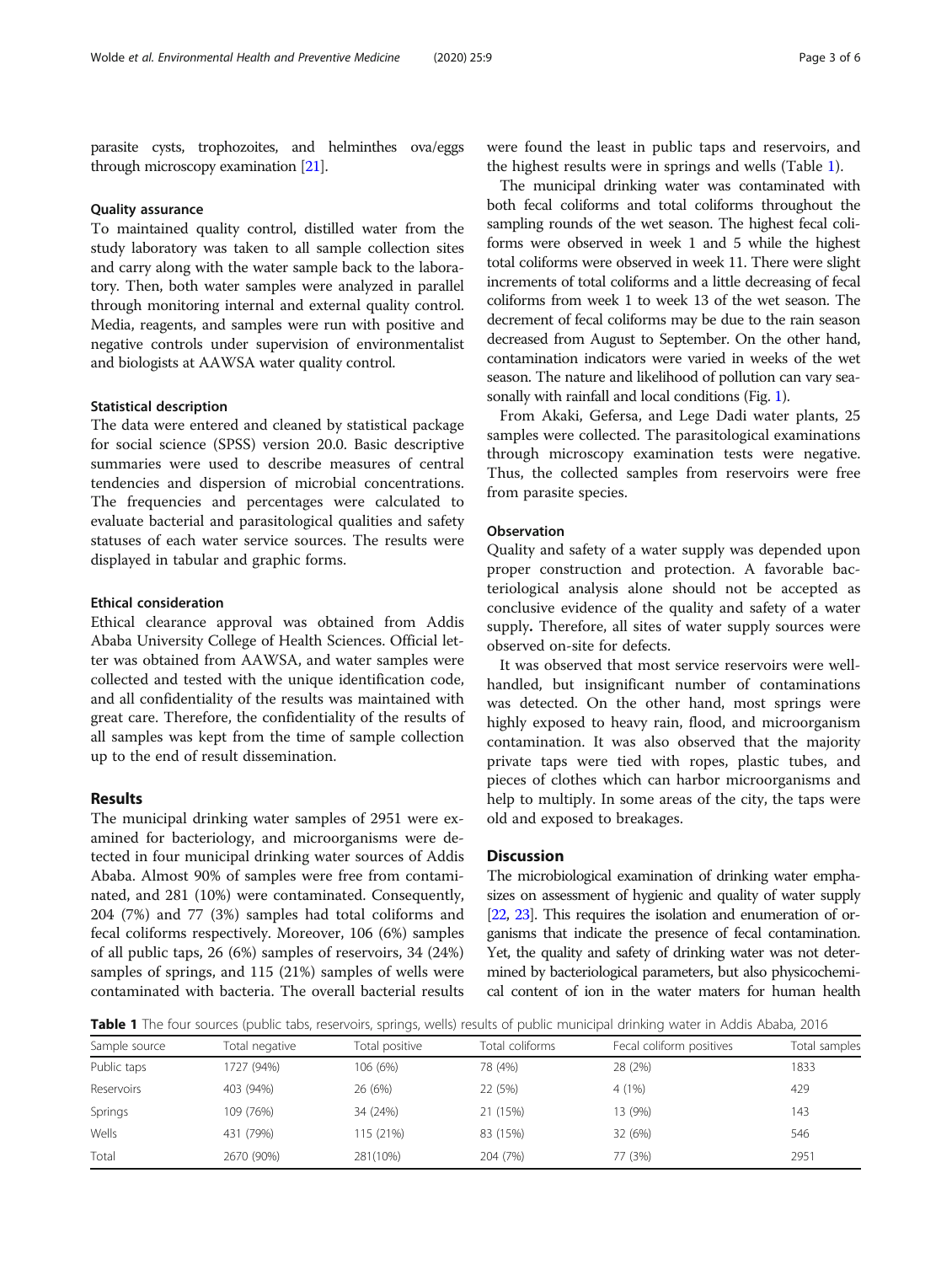<span id="page-3-0"></span>

[[24](#page-5-0)–[26\]](#page-5-0). In certain circumstances, the same indicator organisms may also be used to assess the efficiency of drinking water treatment plants, which is an important element of quality control [\[27](#page-5-0)]. The guideline of WHO places standard of quality and safety drinking water for total coliform bacteria must not be detectable in any 100-ml sample. However, in case of large supplies, where sufficient samples are examined, must not be presented in 95% of samples taken throughout any 12-month period [[2](#page-4-0)].

In this study, we found that about 10% of all bacteriological samples were positive for total coliforms and fecal coliforms. This finding was lower than the studies finding in Jimma and Dire Dawa Ethiopia [[8](#page-4-0), [9](#page-4-0)]. This difference may be AAWSA controls the safety and quality of water through evaluation of water sources and manage contamination of water supply.

In our study, 7% of the municipal drinking water samples were contaminated with total coliforms during the study period. This study was in line with the study done in Saudi Arabia which found 12% of drinking water was positive for total coliform [\[28](#page-5-0)]. On the other hand, our study was lower than the study in Pakistan [[29\]](#page-5-0). The difference may be the geographical area and the instrument they used to examined.

This study also indicates that 3% of the municipal drinking water samples were contaminated with fecal coliforms. Presence of fecal coliform bacteria signifies fecal contamination of the water supply has occurred. This finding was lower than the studies done in India, Pakistan, and Sierra Leone which showed 78.1%, 70%, and 61% of drinking water were contaminated with Escherichia coli and fecal coliforms bacteria respectively [[29](#page-5-0)–[31](#page-5-0)].

In sub-Saharan countries particularly in Ethiopia, drinking water is obtained from different sources, such as taps, reservoirs, springs, and wells. In our results, the municipal drinking water sources of study area were contaminated with microorganisms during the study period. Accordingly, 6% of drinking water collected from public taps (4% total coliforms and 2% fecal coliforms) was positive for bacterial groups. Again, 6% of drinking water collected from service reservoirs (5% total coliforms and 1% fecal coliforms) was positive for bacterial groups. Other similar studies had showed that most collected samples from reservoirs had both total coliforms and fecal coliforms positives [[32](#page-5-0), [33](#page-5-0)].

Additionally, 24% of samples from springs (14% total coliforms and 9% fecal coliforms) and 21% samples from wells (15% total coliforms and 6% fecal coliforms) were positive for bacterial species. There is a similar study finding in Saudi Arabia [[28\]](#page-5-0). This finding was lower than the study done in Ethiopia [[34](#page-5-0)]. This variation may occur due to different source of water and place where the study conducted.

Seasonal change can be contaminating the quality and safety of drinking water. Our study undertake data collection during Ethiopian wet season. The maximum total coliform and fecal coliforms of positive samples were seen in week 11 and week 1 respectively. There was a slight variation of total coliforms and fecal coliforms during wet season. Study showed that flash flooding and heavy rainfall were polluted drinking water as a result of Escherichia coli, Shigella, Salmonella, and Staphylococcus aureus [[35\]](#page-5-0). A thorough study was done on the basis of prevailing seasons were found highest report of total coliforms in the water sample during wet season [\[36](#page-5-0)].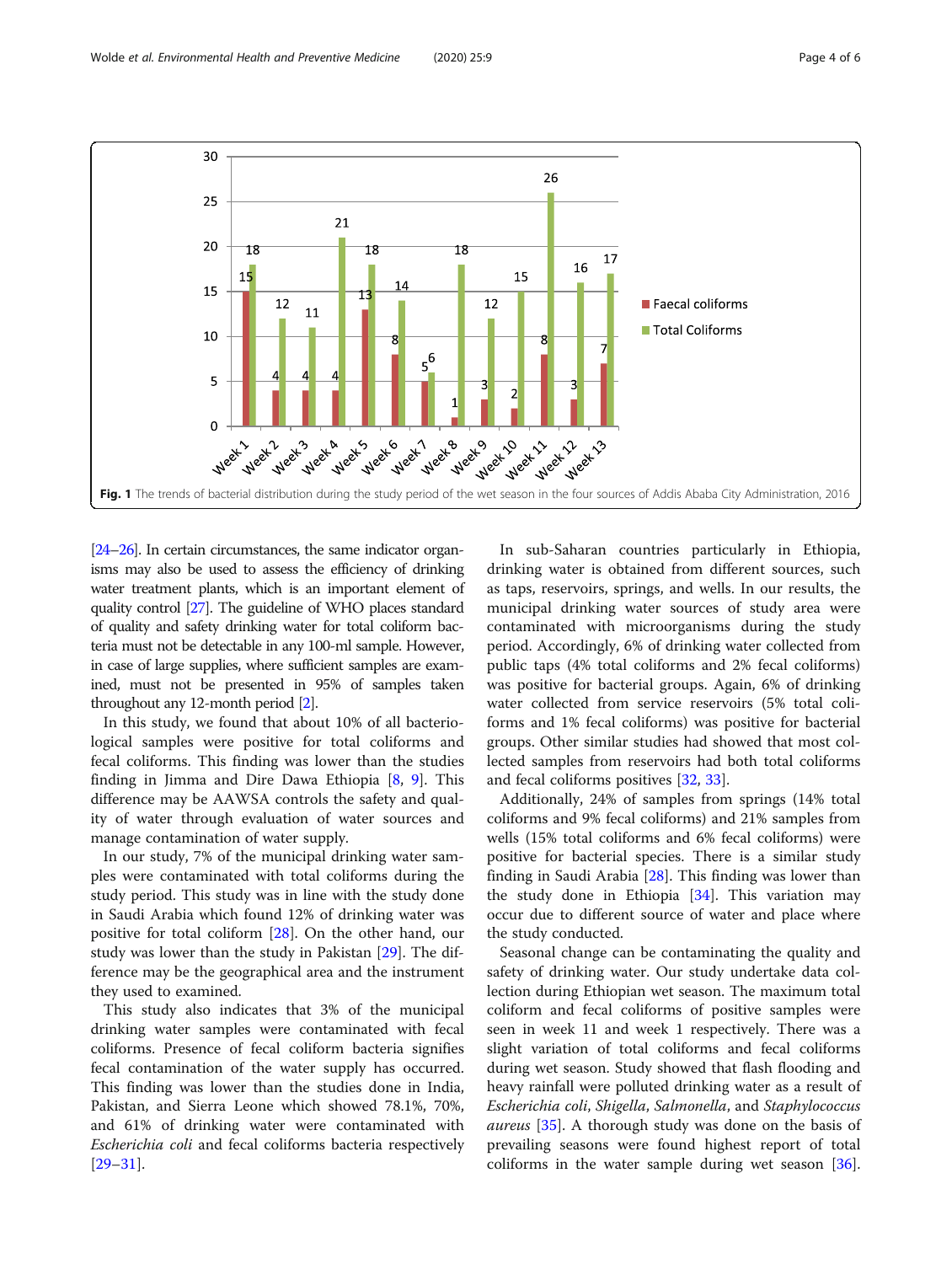<span id="page-4-0"></span>The impact of climate change on water sources was expected to infect water through increased rainfall frequency, intensity, and prolonged rainfall and may present higher Cryptosporidium and Giardia [\[37\]](#page-5-0).

Finally, we found that all samples collected for parasitological species examination was negative. This study different from the study conducted in Saudi Arabia that revealed Giardia cysts (25%) and C. parvi oocysts (16.6%) was detected in water samples both microscopy and ELISA methods [[28\]](#page-5-0). This difference may be due to the water sources differences. In addition, in the study done in Iran, 40% of drinking water samples was infected by Protozoa (28.7%) and Entamboeba histolostica (6.3%) [[38\]](#page-5-0). Even though our study was similar methodology with Iran findings, the differences were sample sources.

The limitation of this study was P-A Broth and only depends on wet season. P-A Broth test is simple, contains large sample size, and may not pick enough bacteriological patterns in the drinking water. Even though, the simplicity of P-A method we use suspends 91.53 g in 1000 ml distilled water to prepare a triple strength medium. Second, the study duration was in wet season that may not represent the other season.

# Conclusion

The result from laboratory and observation study indicates that there were low magnitude positive findings of total coliform and fecal coliforms organisms in Addis Ababa water supply. This contamination of water sources was may be due to insufficient chlorination and poor handling of public taps that may affect the quality and safety of drinking water. Therefore, utilization of energy and resources was aimed to protect the public health from both bacteriological and parasitological contaminants that harm the public health and economy. Periodic assessment on the quality and safety of drinking water deserves public health well-being and control measures.

#### **Abbreviations**

AAWSA: Addis Ababa City Administration Water and Sewerage Authority; AAU: Addis Ababa University; UNICEF: United Nations Children's Fund; USEPA: United States Environmental Protection Agency; WHO: World Health Organization

#### Acknowledgements

The authors acknowledge all AAWSA staff who gave us necessary support for this research to be realized.

#### Availability of data and material

The data for this study can be made available from the corresponding author when there is a reasonable need.

#### Authors' contributions

AMW conceived the study and involved in the study design, reviewed the article, analysis, and report writing. KJ was involved in analysis, writing the manuscript, and editing of the revised manuscript. GMW and KDT were involved in guiding, writing, and editing of the revised manuscript. All authors read and approved the final manuscript.

#### Funding

This research work is funded by the Addis Ababa University. The funders had no role in the study design, data collection and analysis, decision to publish, or preparation of the manuscript.

#### Ethics approval and consent to participate

Ethical clearance approval was obtained from Addis Ababa University College of Health Sciences. Official letter was obtained from AAWSA, and water samples were collected and tested with the unique identification code, and all confidentiality of the results was maintained with great care.

#### Consent for publication

N/A

#### Competing interests

The authors declare that they have no competing interests.

#### Author details

<sup>1</sup>Department of Medical Laboratory Sciences, College of Health Sciences, Addis Ababa University, Addis Ababa, Ethiopia. <sup>2</sup>College of Health Sciences, Salale University, Fiche, Ethiopia. <sup>3</sup>Virginia Commonwealth University Health Systems, Richmond, USA.

# Received: 25 October 2019 Accepted: 20 February 2020 Published online: 09 March 2020

#### References

- 1. Edberg SC. Microbial health risks of regulated drinking waters in the United States—a comparative microbial safety assessment of public water supplies and bottled water. Topics in Public Health. 2015;109.
- 2. WHO, Guidelines for drinking-water quality. WHO chronicle fivth edition. 2011;38(4):104–8.
- 3. Moe CL, Rheingans RD. Global challenges in water, sanitation and health. Journal of Water and Health. 2006;4(S1):41–57.
- 4. Hamid A, Yaqub G, Sadiq Z, Tahir A. Intensive report on total analysis of drinking water quality in Lahore. International Journal of Environmental Sciences. 2013;3(6):2161–71.
- 5. Khan SJ, Deere D, Leusch FD, Humpage A, Jenkins M, Cunliffe D. Extreme weather events: should drinking water quality management systems adapt to changing risk profiles? Water Research. 2015;85:124–36.
- 6. Omer E, Sallam T. Bacteriogical investigation of drinking water in Shendi Locality, River Nile State. Sudan. Open Access Scientific Reports. 2012;1:329.
- 7. Gwimbi P, George M, Ramphalile M. Bacterial contamination of drinking water sources in rural villages of Mohale Basin, Lesotho: exposures through neighbourhood sanitation and hygiene practices. Environmental health and preventive medicine. 2019;24(1):33.
- 8. Abera S, Zeyinudin A, Kebede B, Deribew A, Ali S, Zemene E. Bacteriological analysis of drinking water sources. African Journal of Microbiology Research. 2011;5(18):2638–41.
- 9. Amenu D, Menkir S, Gobena T. Microbiological quality of drinking water sources in rural communities of Dire Dawa Administrative Council. Science, Technology and Arts Research Journal. 2012;1(4):33–7.
- 10. Mengesha A, Wubshet M, Gelaw B. A survey of bacteriological quality of drinking water in North Gondar. The Ethiopian Journal of Health Development (EJHD). 2004;18(2).
- 11. Figueras M, Borrego JJ. New perspectives in monitoring drinking water microbial quality. International Journal of Environmental Research and Public Health. 2010;7(12):4179–202.
- 12. Frisbie SH, Mitchell EJ, Dustin H, Maynard DM, Sarkar B. World Health Organization discontinues its drinking-water guideline for manganese. Environmental Health Perspectives. 2012;120(6):775–8.
- 13. Pavendan P, Anbu S, Sebastian R. Physicochemical and microbial assessment of drinking water from different water sources of Tiruchirappalli District, South India. Eur J of Exp Bio. 2011;1(1):183–9.
- 14. Saxena N, Misra S, Shukla R. Physicochemical and bacteriological analysis of water quality under different environmental condition. Journal of Chemical and Pharmaceutical Research. 2011;3(2):162–7.
- 15. <http://worldpopulationreview.com/world-cities/addis-ababa-population/>.
- 16. Bartram J, Ballance R. Water quality monitoring: a practical guide to the design and implementation of freshwater quality studies and monitoring programmes: CRC Press; 1996.